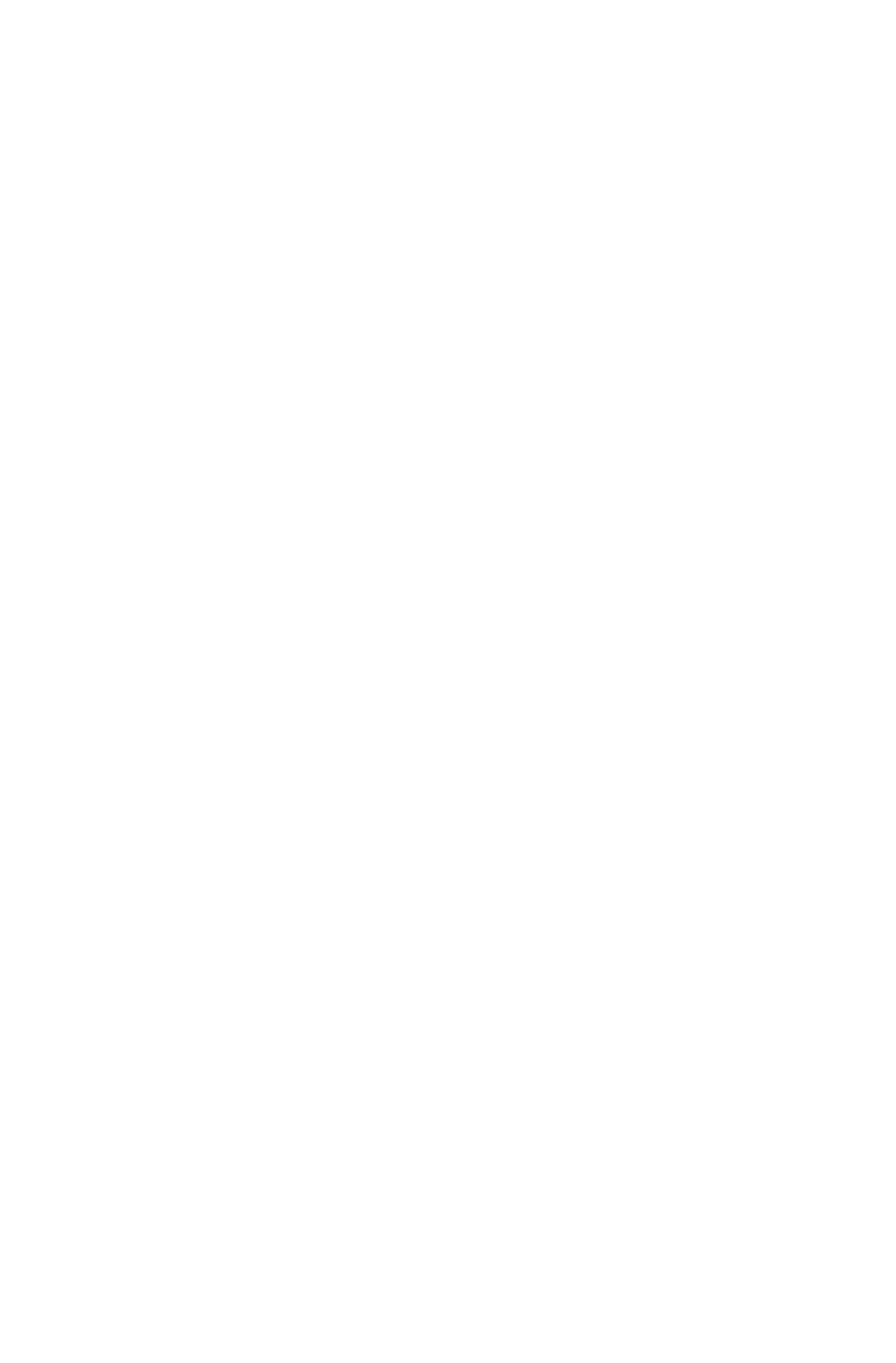## Contents

|    | 1.1                                                     | Militant Islamist groups and their constituencies in social |  |  |  |
|----|---------------------------------------------------------|-------------------------------------------------------------|--|--|--|
|    |                                                         |                                                             |  |  |  |
|    | 1.2                                                     |                                                             |  |  |  |
|    | 1.3                                                     |                                                             |  |  |  |
|    | 1.4                                                     |                                                             |  |  |  |
|    | 1.5                                                     |                                                             |  |  |  |
|    | 1.6                                                     |                                                             |  |  |  |
|    |                                                         |                                                             |  |  |  |
|    | 2. Violent insurgencies and relationships of support:   |                                                             |  |  |  |
|    |                                                         |                                                             |  |  |  |
|    | 2.1                                                     | Engaging in relationships: Forms of orientation and         |  |  |  |
|    |                                                         |                                                             |  |  |  |
|    | 2.2                                                     |                                                             |  |  |  |
|    | 2.3                                                     |                                                             |  |  |  |
|    | 2.4                                                     |                                                             |  |  |  |
|    |                                                         |                                                             |  |  |  |
| 3. | Between Islamic revolution and resistance: The militant |                                                             |  |  |  |
|    |                                                         |                                                             |  |  |  |
|    | 3.1                                                     | Killing the Pharaoh, creating an Islamic society: Al-Jamaa  |  |  |  |
|    |                                                         |                                                             |  |  |  |
|    | 3.2                                                     | Resistance against occupation and the Islamic revolution    |  |  |  |
|    |                                                         |                                                             |  |  |  |
|    | 3.3                                                     |                                                             |  |  |  |
|    |                                                         |                                                             |  |  |  |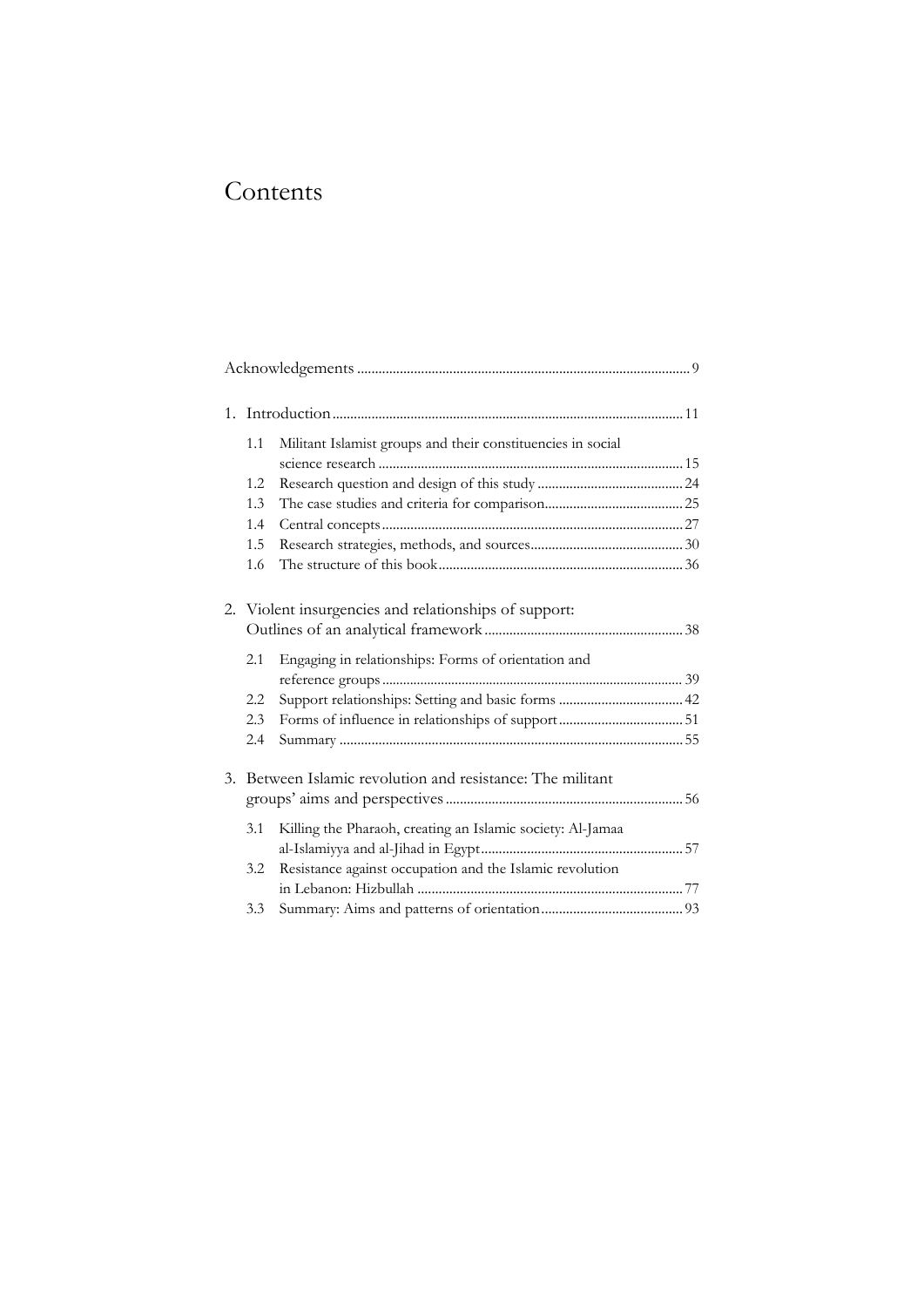|    | 4. The setting: Militant Islamist groups           |                                                                      |  |  |  |
|----|----------------------------------------------------|----------------------------------------------------------------------|--|--|--|
|    |                                                    |                                                                      |  |  |  |
|    | 4.1                                                | Al-Jamaa al-Islamiyya: Rebellion in the Sa'id and Cairo's            |  |  |  |
|    | 4.2                                                | Hizbullah: Insurgency in South Lebanon, ruling the suburbs 108       |  |  |  |
|    | 4.3                                                |                                                                      |  |  |  |
|    |                                                    |                                                                      |  |  |  |
| 5. | Support relationships I: Al-Jamaa al-Islamiyya -   |                                                                      |  |  |  |
|    |                                                    |                                                                      |  |  |  |
|    |                                                    |                                                                      |  |  |  |
|    | 5.1                                                | "They were just good Muslims": Support for the Islamist              |  |  |  |
|    |                                                    | movement and al-Jamaa al-Islamiyya in Ayn Shams 119                  |  |  |  |
|    | 5.2                                                | Al-Jamaa al-Islamiyya in Imbaba: "Ruling" the                        |  |  |  |
|    | 5.3                                                | Establishing a following at the university and beyond:               |  |  |  |
|    |                                                    |                                                                      |  |  |  |
|    | 5.4                                                | Breaking with the past: Family relationships and                     |  |  |  |
|    |                                                    |                                                                      |  |  |  |
|    | 5.5                                                | Al-Jihad: Preparing clandestinely for a coup d'état 140              |  |  |  |
|    | 5.6                                                | Summary: Relationships of support between al-Jamaa                   |  |  |  |
|    |                                                    |                                                                      |  |  |  |
|    |                                                    |                                                                      |  |  |  |
|    | 6. Development patterns I: Al-Jamaa al-Islamiyya - |                                                                      |  |  |  |
|    |                                                    |                                                                      |  |  |  |
|    | 6.1                                                | Fragmentation under pressure: The development of                     |  |  |  |
|    |                                                    | support relationships in Ayn Shams and Imbaba 145                    |  |  |  |
|    | 6.2                                                | Losing ground: Al-Jamaa al-Islamiyya's insurgency in Assiut  150     |  |  |  |
|    | 6.3                                                | The war against collaborators: Al-Jamaa al-Islamiyya in al-Minya 159 |  |  |  |
|    | 6.4                                                | From ambushes to massacres: Decline of the insurgency and            |  |  |  |
|    |                                                    |                                                                      |  |  |  |
|    | 6.5                                                | From ambivalence to condemnation: Al-Jamaa al-Islamiyya              |  |  |  |
|    |                                                    |                                                                      |  |  |  |
|    | 6.6                                                |                                                                      |  |  |  |
|    | 6.7                                                | Summary: Dynamics of estrangement and fragmentation 171              |  |  |  |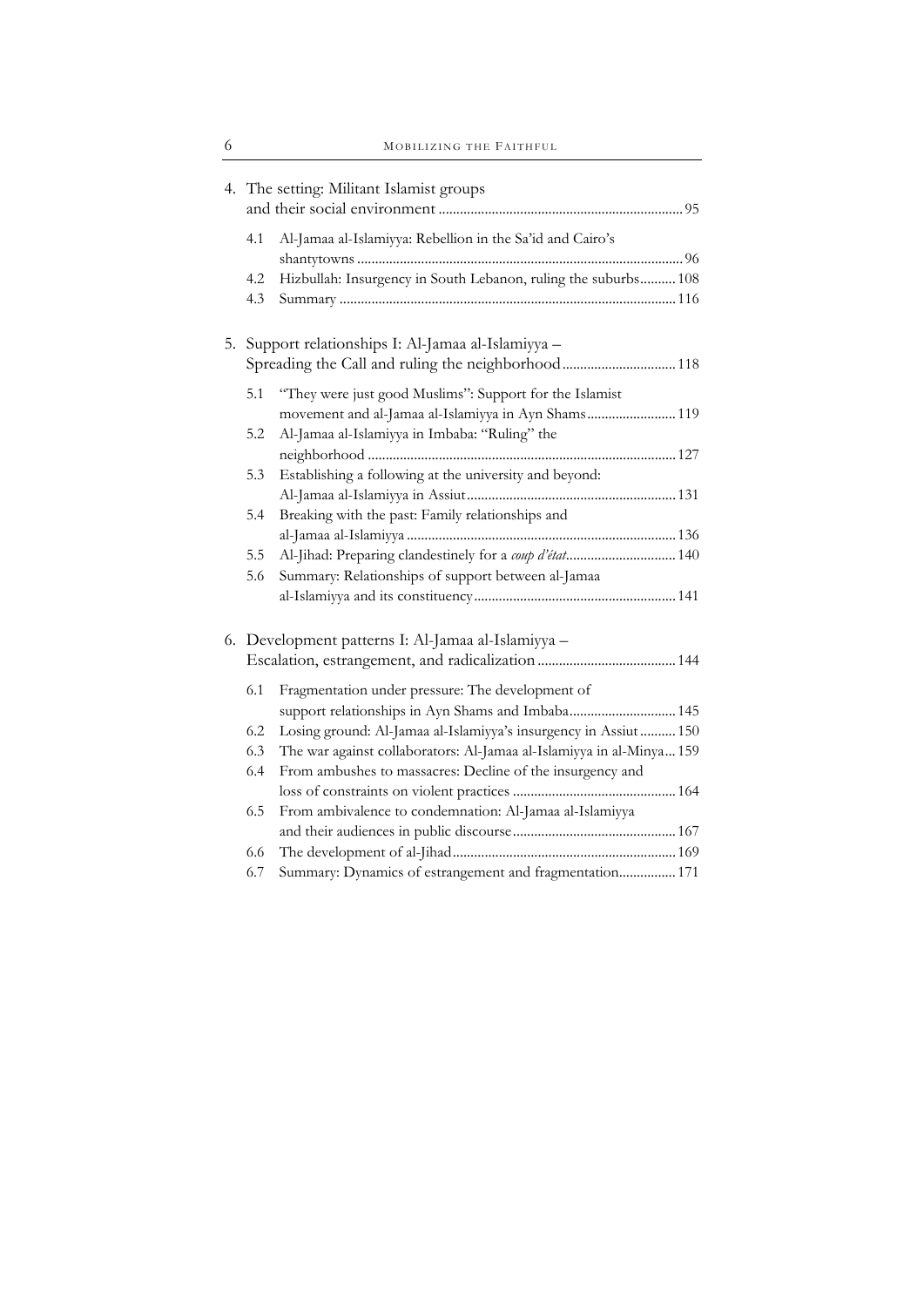| 7.  | Support Relationships II: Outcast, defender, provider -<br>Hizbullah and the Shiite community in Lebanon 174 |                                                                     |  |  |  |  |
|-----|--------------------------------------------------------------------------------------------------------------|---------------------------------------------------------------------|--|--|--|--|
|     | 7.1                                                                                                          | Building a movement and providing for the neighborhood:             |  |  |  |  |
|     |                                                                                                              |                                                                     |  |  |  |  |
|     | 7.2                                                                                                          |                                                                     |  |  |  |  |
|     | 7.3                                                                                                          | Becoming part of the community: The Islamic Resistance in           |  |  |  |  |
|     | 7.4                                                                                                          | Joining a subculture and an army: Becoming a member of              |  |  |  |  |
|     |                                                                                                              |                                                                     |  |  |  |  |
|     | 7.5                                                                                                          | Summary: Relationships of support between Hizbullah and             |  |  |  |  |
|     |                                                                                                              |                                                                     |  |  |  |  |
|     |                                                                                                              |                                                                     |  |  |  |  |
|     | 8. Development Patterns II: Hizbullah - Resilience,                                                          |                                                                     |  |  |  |  |
|     |                                                                                                              |                                                                     |  |  |  |  |
|     | 8.1                                                                                                          | Support for the "resistance" and its resilience under pressure  202 |  |  |  |  |
|     | 8.2                                                                                                          | Bringing Iran to Lebanon and "wasting" the                          |  |  |  |  |
|     |                                                                                                              | community's sons: Elements of controversy and friction 204          |  |  |  |  |
|     | 8.3                                                                                                          | Adaptation and strategic re-orientation: Hizbullah's                |  |  |  |  |
|     |                                                                                                              |                                                                     |  |  |  |  |
|     | 8.4                                                                                                          |                                                                     |  |  |  |  |
|     | 8.5                                                                                                          | Summary: Dynamics of support, adaptation, and control 230           |  |  |  |  |
|     |                                                                                                              |                                                                     |  |  |  |  |
|     |                                                                                                              | 9. Conclusion: Militant Islamist groups and their                   |  |  |  |  |
|     | constituencies - Relationships of support and control 232                                                    |                                                                     |  |  |  |  |
|     |                                                                                                              |                                                                     |  |  |  |  |
|     | 9.1                                                                                                          | Relationship structures: Forms of reference, ties of                |  |  |  |  |
|     |                                                                                                              |                                                                     |  |  |  |  |
|     | 9.2                                                                                                          |                                                                     |  |  |  |  |
|     | 9.3                                                                                                          | Militant groups and their constituencies: The logic of              |  |  |  |  |
|     |                                                                                                              |                                                                     |  |  |  |  |
| 10. |                                                                                                              |                                                                     |  |  |  |  |
|     |                                                                                                              |                                                                     |  |  |  |  |
| 11. |                                                                                                              |                                                                     |  |  |  |  |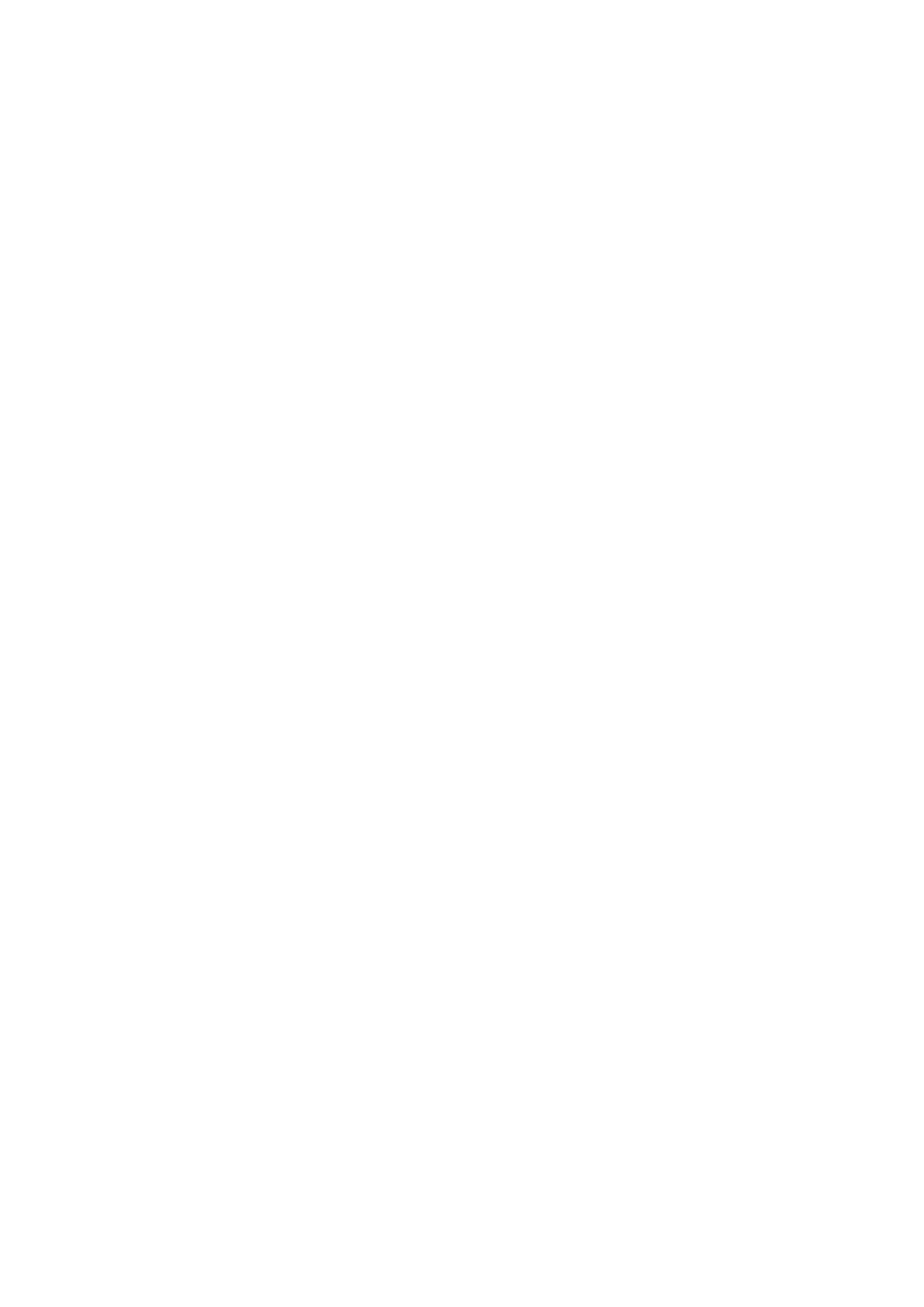## 1. Introduction

Two violent incidents in the early 1980s directed Western public attention to what seemed to be a new kind of threat posed by militant Islamist groups. On October 23, 1983, at approximately 6:20 a.m., a young man in a yellow Mercedes truck approached the U.S. Marine compound at Beirut International Airport, headquarters to the American contingent of an international peacekeeping force sent to oversee the PLO withdrawal from Lebanon. The driver accelerated towards the perimeter, broke through barbed-wire and sandbag barriers, and exploded a charge equivalent to more than five metric tons of TNT, which led to the collapse of the entire four-story building and killed 241 soldiers. Only minutes later an almost identical suicide-bombing was carried out against the French contingent, killing fifty-eight. The attacks were disturbing not only because they caused an immense number of casualties, but also because of the way in which they were perpetrated. The two attackers, later identified by their noms-deguerre as "Abu Mazen" (age 26) and "Abu Sijaan" (age 24), not only willingly sacrificed their lives to carry out the bombings but did so, according to witnesses, with joyful expressions on their faces.1 A statement sent by a group calling itself "Islamic Jihad", believed to be connected to the then largely unknown Hizbullah, claimed responsibility and threatened further attacks, declaring: "We are fond of death."2

The second incident had occurred two years before, on October 6, 1981, when Khalid al-Islambouli, a lieutenant with the Egyptian army and member of the radical Islamist group al-Jihad, assassinated the Egyptian president Anwar al-Sadat during a military parade outside Cairo. Islambouli

——————

 <sup>1</sup> See United States District Court for the District of Columbia, Valore et al. v. The Islamic Republic of Iran, Civil Action 03–1959 (RCL), p. 3; Report of the DoD commission on the Beirut International Airport Terrorist Act, October 23, 1983, Dec. 20, 1983, pp. 84–89.

 <sup>2</sup> *The Economist*, Oct. 29, 1983.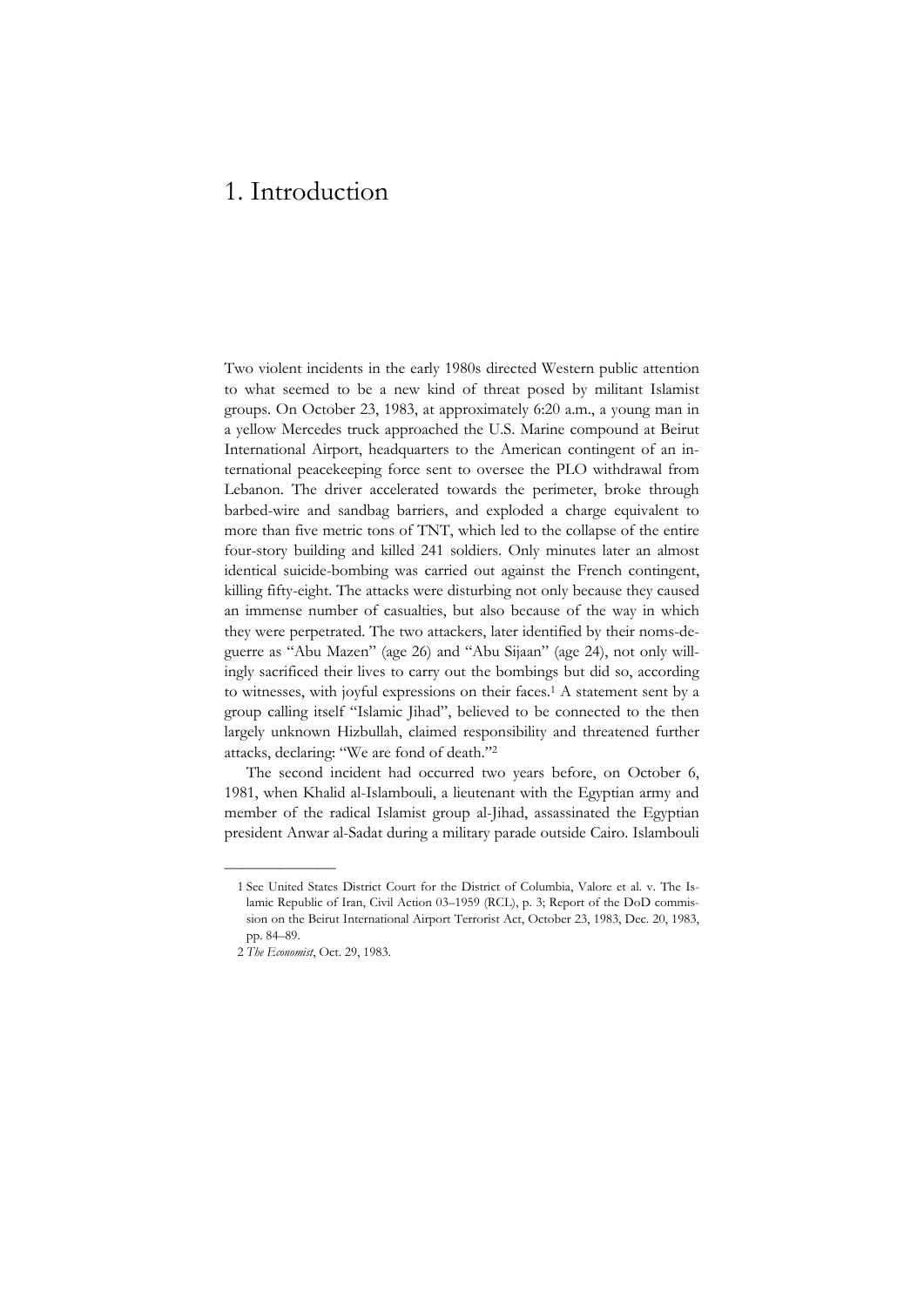became famous not only for his deed, but also for his words after the attack, when he shouted, "I have killed the Pharaoh, and I do not fear death!" The attack was not conceived as a suicide mission, but the perpetrators clearly expected to be killed, as Al-Islambouli's lawyer later recounted, "They wanted to enter paradise. They considered themselves martyrs."3 The dangerous new quality of this threat from "religious fanatics" seemed obvious. Because the attackers were driven, as a Western news-magazine put it, by a "zeal to die and win a passport to heaven," the rationale behind their attacks seemed different from those of other insurgent or terrorist groups, which made them unstoppable by conventional security measures or the threat of retaliation.<sup>4</sup>

What is the logic behind Islamist violence? According to one influential interpretation it is the logic of another world, which translates into forms of "fanaticism" and acts of violence that defy conventional rationality. Rather than seeking to extract political gain and address political audiences, the perpetrators seem to follow divine imperatives or sacred duties, expecting rewards in the hereafter. To capture this phenomenon, scholars of political violence developed categories such as "religious terrorisms" or "sacred terrorism", referring to what was seen as a particular type of militant group (Rapoport 1990, Hoffman 1995). One quality of this "religious terrorism" is especially relevant to this study: the presumed relationship between militant groups and their social environment. Whereas secular terrorists seek to gain the support and sympathies of certain communities or parts of a population, religious militant groups are assumed to "execute their terrorist acts for no audience but themselves" (Hoffman 1995, 273); as a result they are "unconstrained by the political, moral, or practical constraints that seem to affect other terrorists" (Hoffman 1995, 272).

This book challenges that interpretation. There might be violent religious groups that correspond to this description, but these are rare and rather exceptional cases.<sup>5</sup> For the vast majority of religious militants, and especially for militant Islamist groups, adhering to a religious frame of reference does not preclude orientation on and attachment to social constituencies. One could say that, on the contrary, religious perspectives entail and require social reference groups. This results, firstly, from the inherently social character of religion. While religious perspectives certainly

——————

 <sup>3</sup> Personal interview with lawyer Abdel Halim Mamdour, Cairo, February 2005.

 <sup>4</sup> *Newsweek*, Nov. 14, 1983.

 <sup>5</sup> Socially isolated "cults" might fall under this category; see Malthaner (2005, 118/119).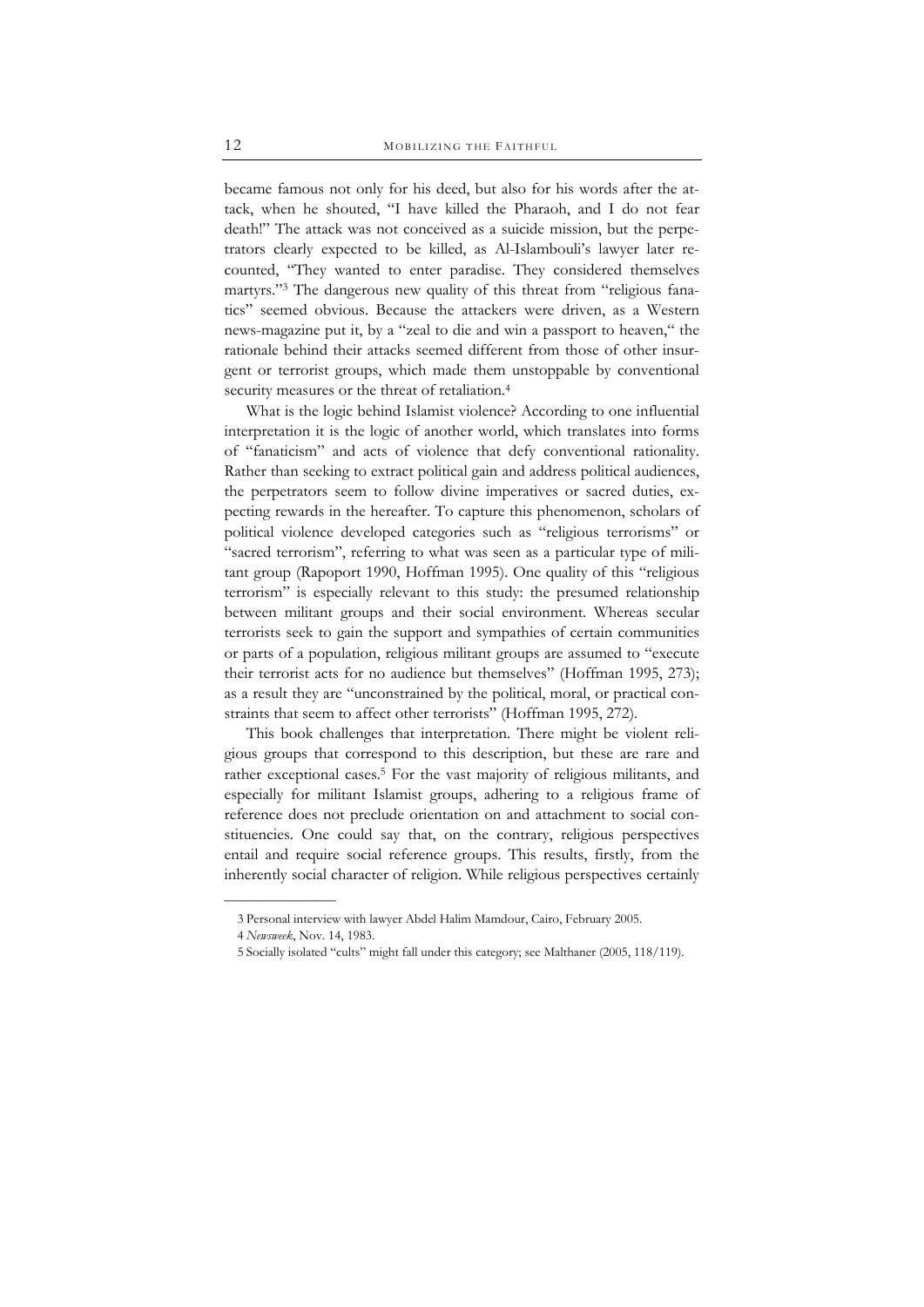include a transcendental or "cosmic" dimension (Juergensmeyer 2000, 145–163), and notions of the divine and the sacred shape symbolic language and violent acts, they cannot be reduced to this aspect alone. Not only have ideas of redemption and religious action necessarily an "innerworldly" component. Violent religious groups also have a genuinely religious but entirely worldly reference group – the *religious community*. Religion, as inter alia Appleby (2000, 9) and, more recently, Kippenberg (2008, 23/24) emphasize, is in its origin a communal phenomenon. It is the product of communal action and rooted in the community of believers, which is at the same time its bearer and objective. The religious community, in other words, is the social substratum of religion. This communal character of religion is indicated by the origin of the term itself, in the Latin *religare*, "to bind together" (Appleby 2000, 9). Reviving the faith, therefore, necessarily means reviving the faith of the community, and defending the religion implies defending the religious community. The second element closely linking militant religious groups to their social environment is the fact that they often have a directly political agenda, as many groups address the state itself, seeking to re-make the social and political order. This is particularly true in the case of most militant Islamist groups. The Islamist perspective emerged as part of a broader movement of "Islamic Awakening", and one of its core characteristics is the notion that Islam proscribes a comprehensive and divine order for all aspects of personal, social, and political life. The French term for the phenomenon, *intégrisme*, refers precisely to this aspect. Thus, Islamism is a religious, but also an essentially social and political movement as it refers to a religious community and aims at influencing its moral and political order. It propagates a return to the pure foundations of Islam with reference to authoritative sources and historic precedents, while denouncing folk religiosity as well as the political quietism of the traditional religious establishment. So, militant Islamist movements do in fact refer to a wider community of believers, such as confessional minorities, Muslim societies, or the global *ummah*, whom they seek to lead back to the true faith, to re-shape according to an Islamic moral and ethical order, or to liberate from oppression.

Khaled al-Islambouli was clearly willing to die when he carried out the attack on Sadat. And convinced that he was committing the deed for God's sake, he was confident of being received as a martyr. At the same time, however, the attackers saw their deed as part of the struggle for an Islamic order and for Muslims in Egypt. As one leader of al-Jihad ex-